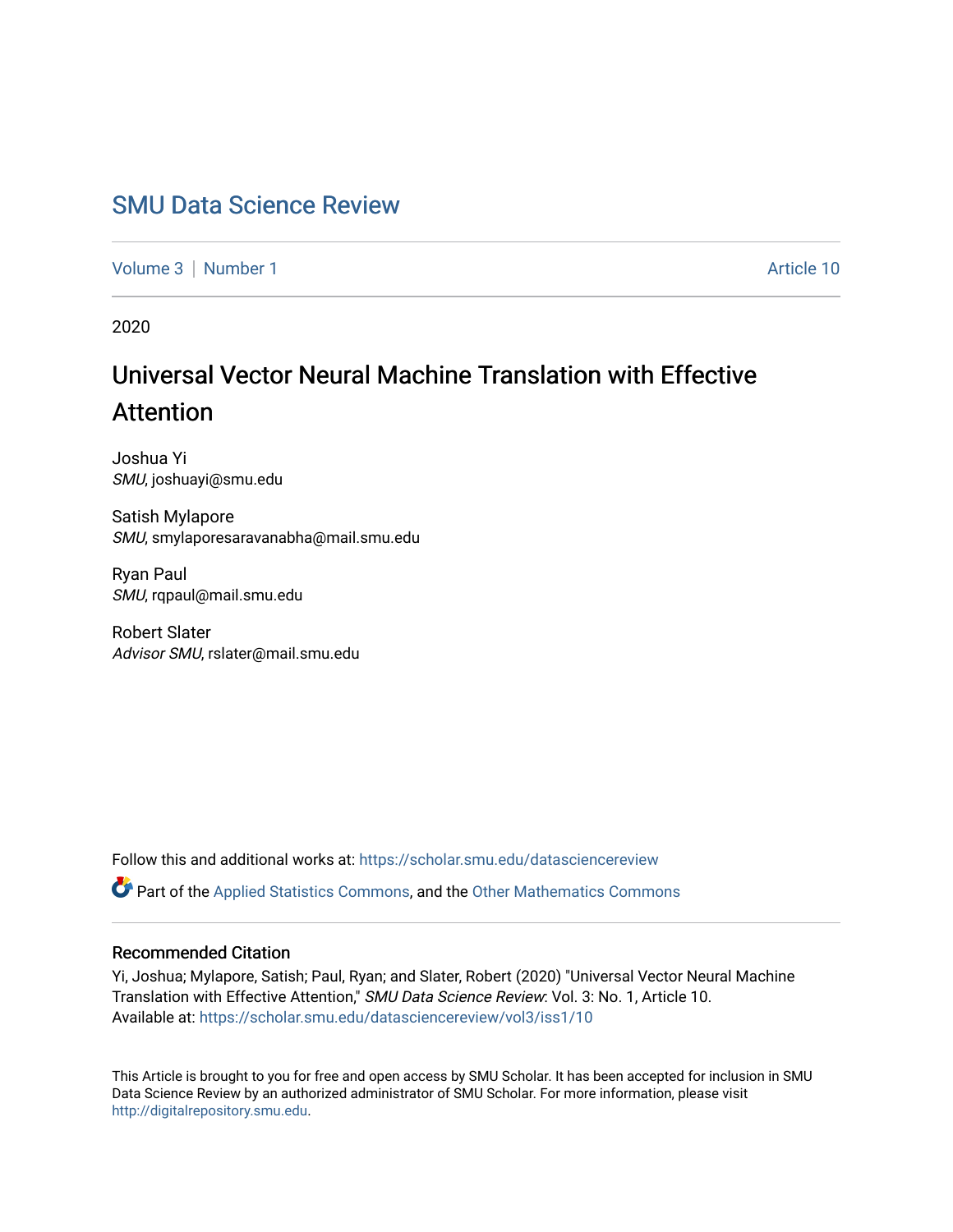# Universal Vector Neural Machine Translation With Effective Attention

Satish Mylapore<sup>1</sup>, Ryan Quincy Paul<sup>1</sup>, Joshua Yi<sup>1</sup>, and Robert D. Slater<sup>1</sup>

Master of Science in Data Science, Southern Methodist University, Dallas TX 75275 USA {smylaporesaravanabhava, rqpaul, jyi, rslater}@smu.edu

Abstract. Neural Machine Translation (NMT) leverages one or more trained neural networks for the translation of phrases. Sutskever introduced a sequence to sequence based encoder-decoder model which became the standard for NMT based systems. Attention mechanisms were later introduced to address the issues with the translation of long sentences and improving overall accuracy. In this paper, we propose a singular model for Neural Machine Translation based on encoder-decoder models. Most translation models are trained as one model for one translation. We introduce a neutral/universal model representation that can be used to predict more than one language depending on the source and a provided target. Secondly, we introduce an attention model by adding an overall learning vector to the multiplicative model. With these two changes, by using the novel universal model the number of models needed for multiple language translation applications are reduced.

#### 1 Introduction

Neural Machine Translation (NMT) [1] is a significant recent development in large scale translation [2, 3]. The traditional translation model introduced by Koehn et al. 2003 [4] was trained on a single large neural model with layers that are trained separately requiring many resources and effort. Today, most industry players have adopted a neural network based machine translation system derived from the Recurrent Neural Network (RNN) encoder-decoder model introduced by Cho et al. 2014 [5]. For machine translation, the encoder is used with the source language to encode the sentence input into a vector representation for the decoder. The decoder uses the encoded sequence to begin predicting the target sequence. There were several advancements to this model by the introduction of different types of RNNs such as LSTM (Long Short Term Memory) [6–9], GRU (Gated Recurrent Unit) [10], and Bi-RNN (Bidirectional RNN) [11] which was introduced to address the vanishing gradient problem [12] that was encountered during the training of the simple recurrent neural network.

Gated recurrent networks failed to fully resolve the problem of the encoderdecoder network [13] which is the ability to learn and maintain information of the encoder for longer sentences. This is where the attention mechanism was introduced by Graves et al. 2014 that is based on the cosine similarity of the sentences [14], Bahdanau et al. 2014 which concatenates the encoder and decoder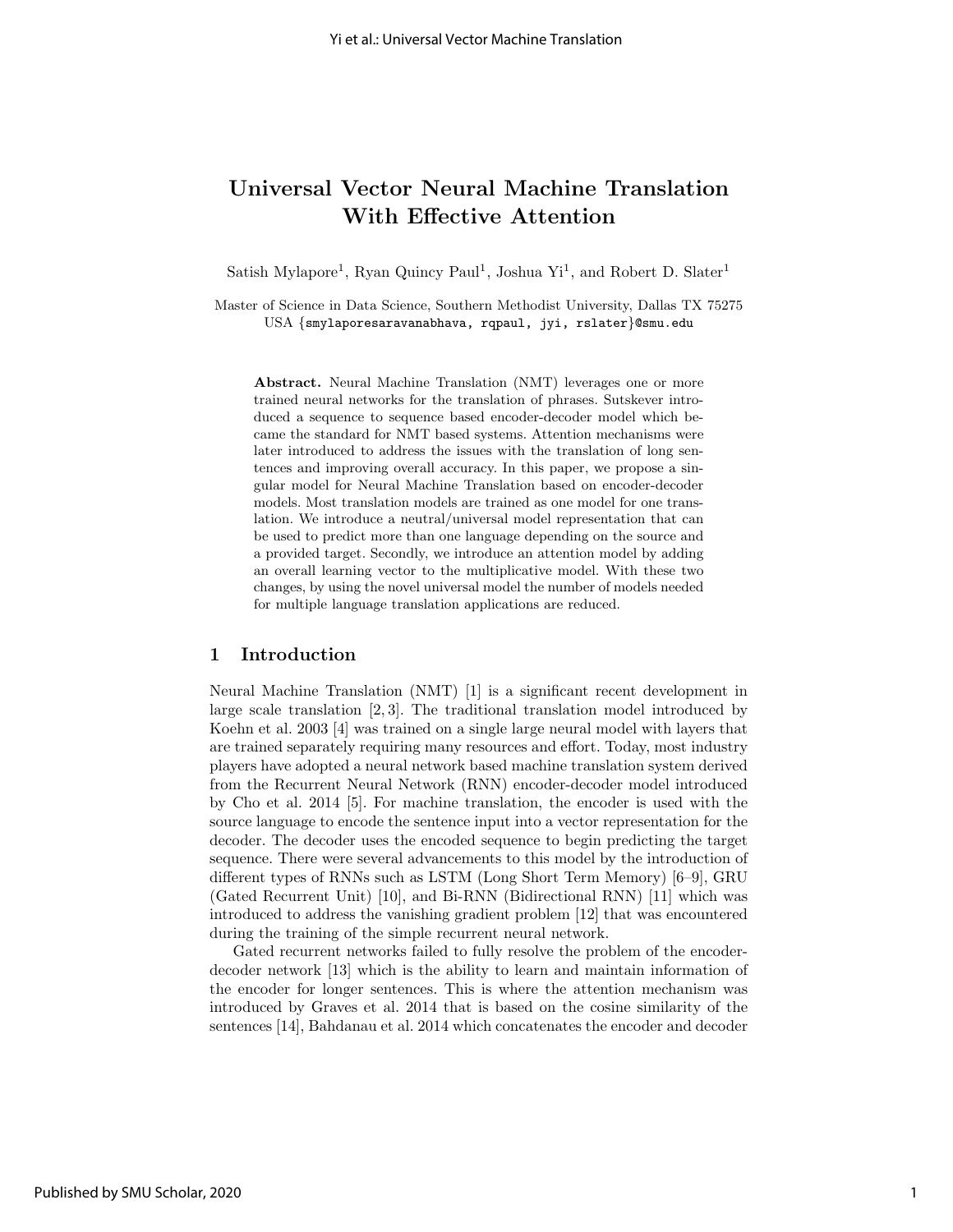information [15], and Loung et al. 2015 that uses the dot product of the the encoder and decoder information to score the attention on the target sequence [3, 16]. The introduction of attention mechanisms increased the scalability of machine translation at the cost of performance during training.

The latest development in the machine translation space is the introduction of the Transformer model by Vaswani et al. 2017 [17]. The Transformer model focuses more on self-attention and fully leverages recurrent networks. It promotes self-attention in both the encoder and the decoder where the encoding of the source sequences are done in parallel. This reduces the training time significantly. The decoder prediction is auto-regressive which means it predicts each word at a time in a regressive state. Vaswani claims that the results of the transformer model has a significant improvement in prediction accuracy when compared to other recent models in the NMT space with the use of a German translation task [17].

The transformer model is still in the incubation and adoption stage in current industry practice. This is due to its restricted context length during translation (fixed-length context). Furthermore, at present all RNN encoder-decoder based machine translation models still use a single model architecture for a translation job. For example, if a task requires translation from Spanish to English, one model will be trained. Another model would be trained to translate from English to Spanish. One model corresponds to one translation task, hence separate models are required. In this research, we seek to build a singular model to translate multiple languages. For the purpose of this research we have considered English-Spanish and Spanish-English translation using the same model.

All machine translation mechanisms to date use language specific encoders for each source language [18]. This paper will detail a novel method of hosting multiple neural machine translation tasks within the same model as follows. Section 2 will cover related works on the fundamental concepts of the sequence to sequence Recurrent Neural Network based Encoder-Decoder model, the additive attention model by Bahdanau, and wrap-up with the Dual Learning method introduced by Microsoft. Section 3 outlines the architecture for the universal vector model and discusses each layer. Section 4 discusses the training method for the universal model, while Section 5 explains the dataset and how it is used for training. Section 6 is an overview of the BLEU score. The translation results of the Universal Vector is explained in Section 7 then Section 8 presents the analysis of the BLEU score, loss results, and attention model performance. Section 9 goes over limitations and potential steps to take in the future with Section 10 discussing previously considered experiments. Finally, the paper is concluded with some parting thoughts on the development of this novel model in Section 11.

# 2 Related Work

This section will go over the associated work related to building the Universal Vector Neural Machine Translation model. First Recurrent Neural Network Based Encoder-Decoder Models proposed by Sutskever et al. and Cho et al. will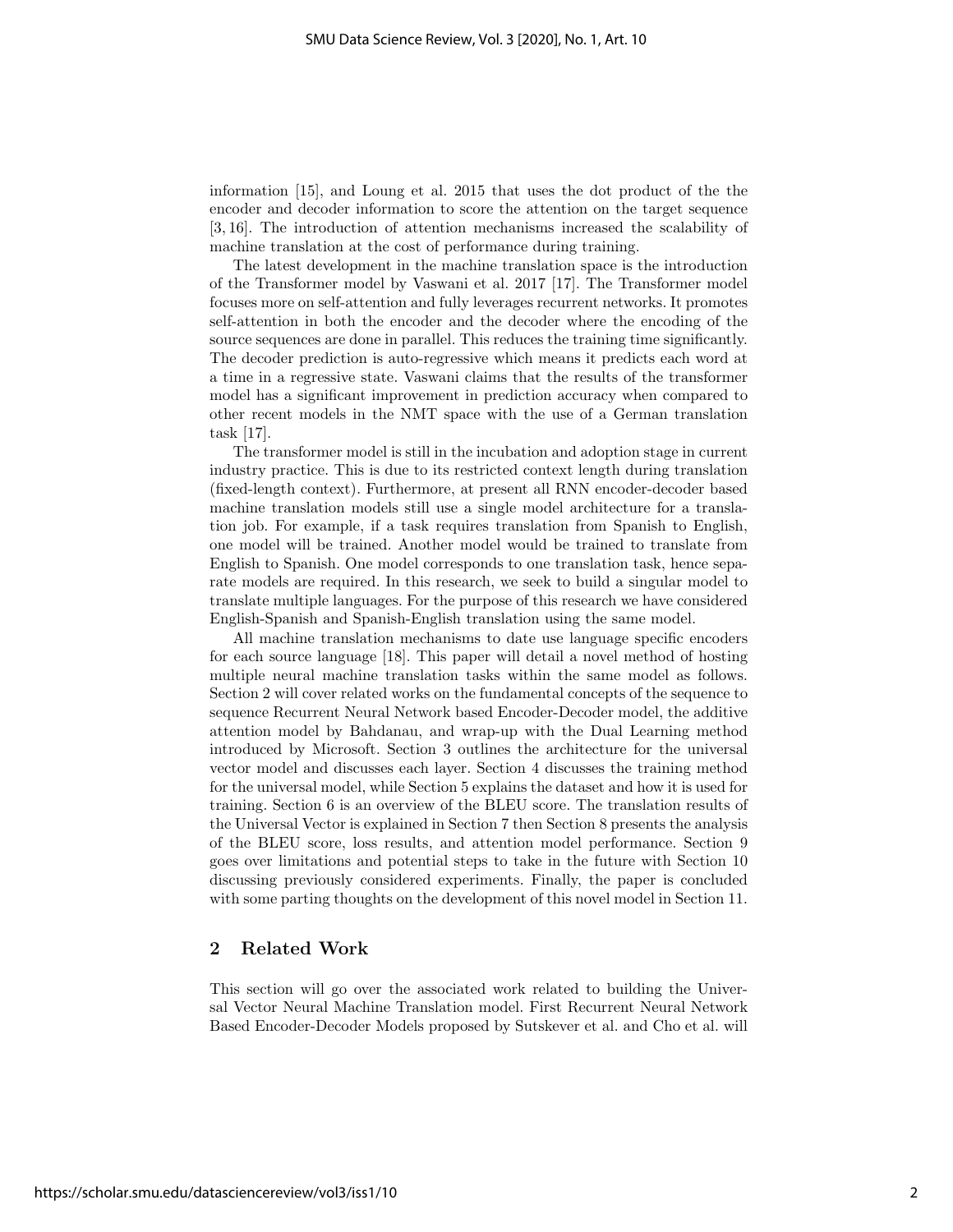be discussed. Next, the attention mechanism first proposed by Bahdanau et al. will be detailed. Finally, the Dual Learning model training approach is explained.

#### 2.1 Recurrent Neural Network Based Encoder-Decoder Models

Many NMTs are built upon the fundamental Recurrent Neural Network (RNN) based Encoder-Decoder model as proposed by Sutskever et al. (2014) and by Cho et al. (2014) [5, 10, 19, 20]. This model uses two networks, an encoder and a decoder, to learn sequences of information and make predictions. In this model a sequence of input x is provided to the encoder, an RNN. An RNN allows for outputs of iterations through a network to be passed on as input to future iterations [21–24]. x is processed word by word  $(1, 2, \ldots, t)$  over multiple iterations. Each iteration calculates a hidden state that is based on the current word in a phrase  $(x<sub>t</sub>)$  and the hidden states of previous iterations  $(h<sub>t-1</sub>)$ . This is represented at a high level in Equation 1 below with a non-linear equation  $q$  calculating hidden states at each position [15].

$$
h_t = f(x_t, h_{t-1})
$$
\n<sup>(1)</sup>

Once all hidden states have been calculated, a function  $g$  will then return a single fixed length context vector c with each hidden state as inputs like in Equation 2 below. c represents the full summary of the output of the encoder network [15].

$$
c = q(\{h_i, \dots, h_{T_x}\})
$$
\n<sup>(2)</sup>

The output of the encoder, c, is then fed into the decoder which is another trained RNN. The decoder emits the prediction for each input  $y$  at iteration  $t$ where these conditional outputs come together as a probability distribution like below in Equation 3 [15].

$$
p(y_t | \{y_1, \ldots, y_t - 1\}, c) = g(y_{t-1}, s_t, c)
$$
\n<sup>(3)</sup>

g is another non-linear function that takes in the previously predicted words  $(y_{t-1})$ , the hidden state of the current iteration of the network  $(s_t)$ , and the context vector from above  $(c)$ . p represents a predicted target sequence of words for a given input sequence of words with conditional probability [25]. This is the basis of the Encoder-Decoder model that has been used heavily in neural machine translation.

#### 2.2 Attention Mechanism

Attention mechanisms have gained visibility recently as they are able to improve the performance of translation by helping the encoder and decoder to align by providing guidance on what parts of a large sentence will be most useful in predicting the next word [15–17, 26]. In recent years many attention models have been introduced such as Bahdanau et al [15] which concatenates (referred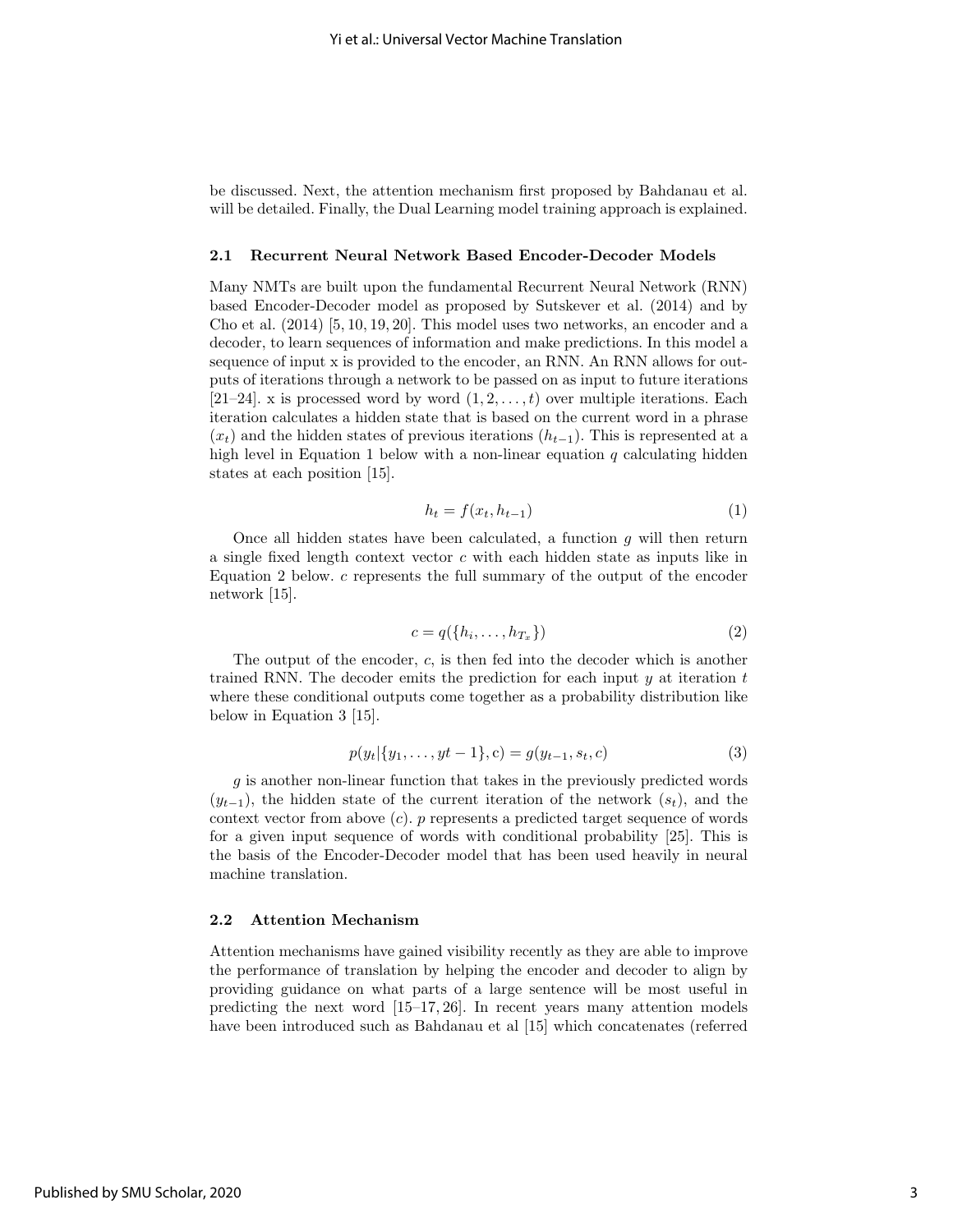to as "concat" in Luong, et al., 2015 [16] and as "additive attention" in Vaswani, et al., 2017 [17]) forward and backward information from the source. This model changes the fundamental RNN Encoder-Decoder described above in a variety of ways.

The encoder is built using a bi-directional recurrent neural network that contains two models. Each model will compute hidden states in either direction from a given input  $x_i$ . This will yield two hidden states,  $\overrightarrow{h_i}$  and  $\overleftarrow{h_i}$ . These two hidden states are concatenated together to form a vector  $h_i$  as below in Equation 4 that will represent the whole sentence emanating out from a given input word and are referred to as annotations [15].

$$
h_i = \begin{bmatrix} \overrightarrow{h_i} \\ \overleftarrow{h_i} \end{bmatrix} \tag{4}
$$

Due to RNNs tendency toward recency bias, the words immediately surrounding around a given input  $(x_i)$  will be better represented in the input word's annotation  $(h_i)$ . This will be reflected when calculating attention which begins with a replacement to the fixed length context vector  $c$  mentioned in Section 2.1. A new context vector  $c_j$  is calculated for every output word  $y_j$ . This begins with a scoring function  $e_{ij}$  which will represent the importance of the hidden state output from the previous iteration of the decoder  $s_{i-1}$  to a given annotation  $h_i$  represented by Equation 5 below [15]. A higher score will represent higher importance.

$$
e_{ij} = a(s_{j-1}, h_i) \tag{5}
$$

 $e_{ij}$  is then fed into a softmax function  $\alpha_{ij}$  found below in Equation 6 which will return a vector of numbers that all sum up to one that represents the weight of each annotation with respect to the given position of  $y_j$  [15].

$$
\alpha_{ij} = \frac{\exp(e_{ij})}{\sum_{k=1}^{T_x} \exp(e_{jk})}
$$
(6)

Finally, the context vector  $c_j$  unique to each word output by the decoder  $y_j$ is calculated with the summation found in Equation 7 below.

$$
c_j = \sum_{i=1}^{T_x} \alpha_{ij} h_i \tag{7}
$$

Vector  $c_i$  will be used in the calculation of hidden states in the decoder  $s_i$ found in Equation 8.  $s_j$ , the previously predicted words  $y_{j-1}$ , and the  $c_j$  will then be used in calculating the output of each iteration of the decoder at step  $j$ as in Equation 9 below. The output is a vector of probabilities of each possible word that could be predicted at  $y_j$ . The context vector  $c_i$  will weigh in words at input position i that scored a higher importance from  $e_{ij}$  in Equation 5 more than others which represents attention. This in in contrast to taking the whole vector of input words into account at every jth position of  $y$  [15].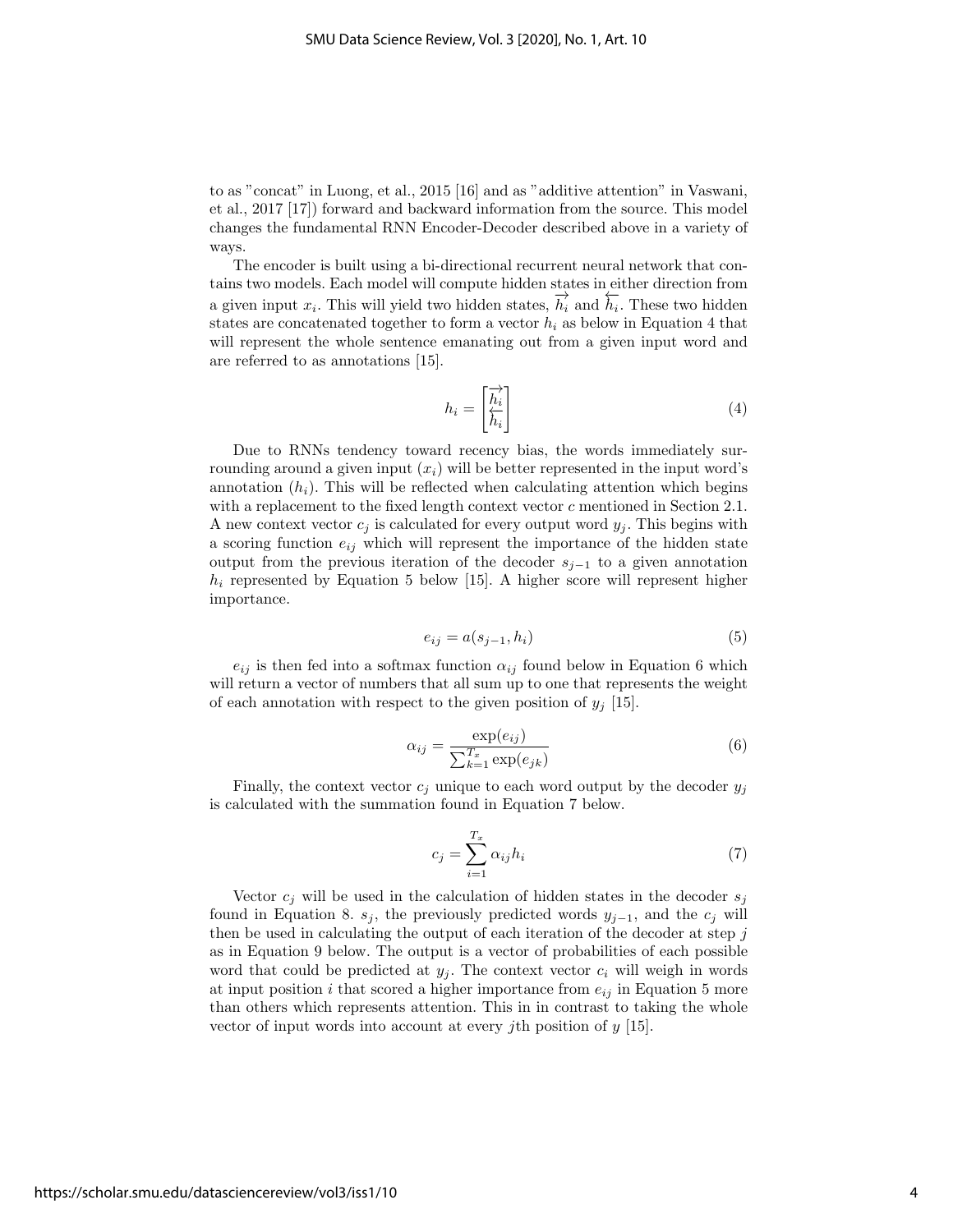$$
s_j = f(s_{j-1}, y_{j-1}, c_j)
$$
\n(8)

$$
p(y_j | \{y_1, \ldots, y_j - 1\}, x) = g(y_{j-1}, s_j, c_j)
$$
\n<sup>(9)</sup>

This is an early implementation of attention proposed by Bahdanau et al. 2014 [15]. Many other forms of attention have been proposed since. Luong et al refers to Bahdanau's attention mechanism as "global attention." In turn, Luong et al. proposed a "local attention method" that focuses on smaller portions of context instead of applying attention weights on the entire source text [16]. The new attention mechanism proposed in this paper combines the two.

#### 2.3 Dual Learning

In a paper proposed by Microsoft Research [27], the team considered a dual learning mechanism to handle the complexities in the training data labeling. The dual learning mechanism considers two agents, one agent for the forward translation model (source to target language) and the second agent is considered for the dual translation (target to source language). These models use two different corpora for training which are not parallel data sets. This enables reinforcement learning for the convergence of source and target language. The inputs considered on the Microsoft Research paper are "Monolingual corpora  $D_A$  and  $D_B$ , initial translation models  $\theta AB$  and  $\theta BA$ , language models LMA and LMB, hyper-parameter  $\alpha$ , beam search size K, learning rates  $\gamma_{1,t}$ ,  $\gamma_{2,t}$ ." [27] The experiment used to test dual training uses two separate models, one for each translation direction.

In this paper, there are two contributions based on RNN Encoder-Decoder based machine translations. First, a neutral/universal vector representation for machine translation is introduced. Then a modified attention mechanism based on global attention mechanism proposed in Luong et al. [16] and Bahdanau et al. [15] is discussed. Finally, testing of the proposed neutral vector representation with modified attention mechanism are examined and the results are presented.

#### 3 Model Architecture

The architecture of the model is built on top of the basic sequence to sequence model and modified to translate more than one language. A high level architecture diagram is found in Fig. 1 below. This model contains two networks, an encoder and a decoder, with embedded inputs and outputs for each. It also contains the modified attention mechanism and a Fully Connected Layer. In the current structure, the source text is inserted into the Input Embedding layer which contains the Encoder RNN. There are multiple Input Embedding Layers to handle different source texts such as Spanish, English, German, etc. From the Input Embedding layer, the results (context vectors) are fed into the Target Embedding layer which contains the Decoder RNN along with the modified Attention layer. As is the case with the Encoder portion of the system, there are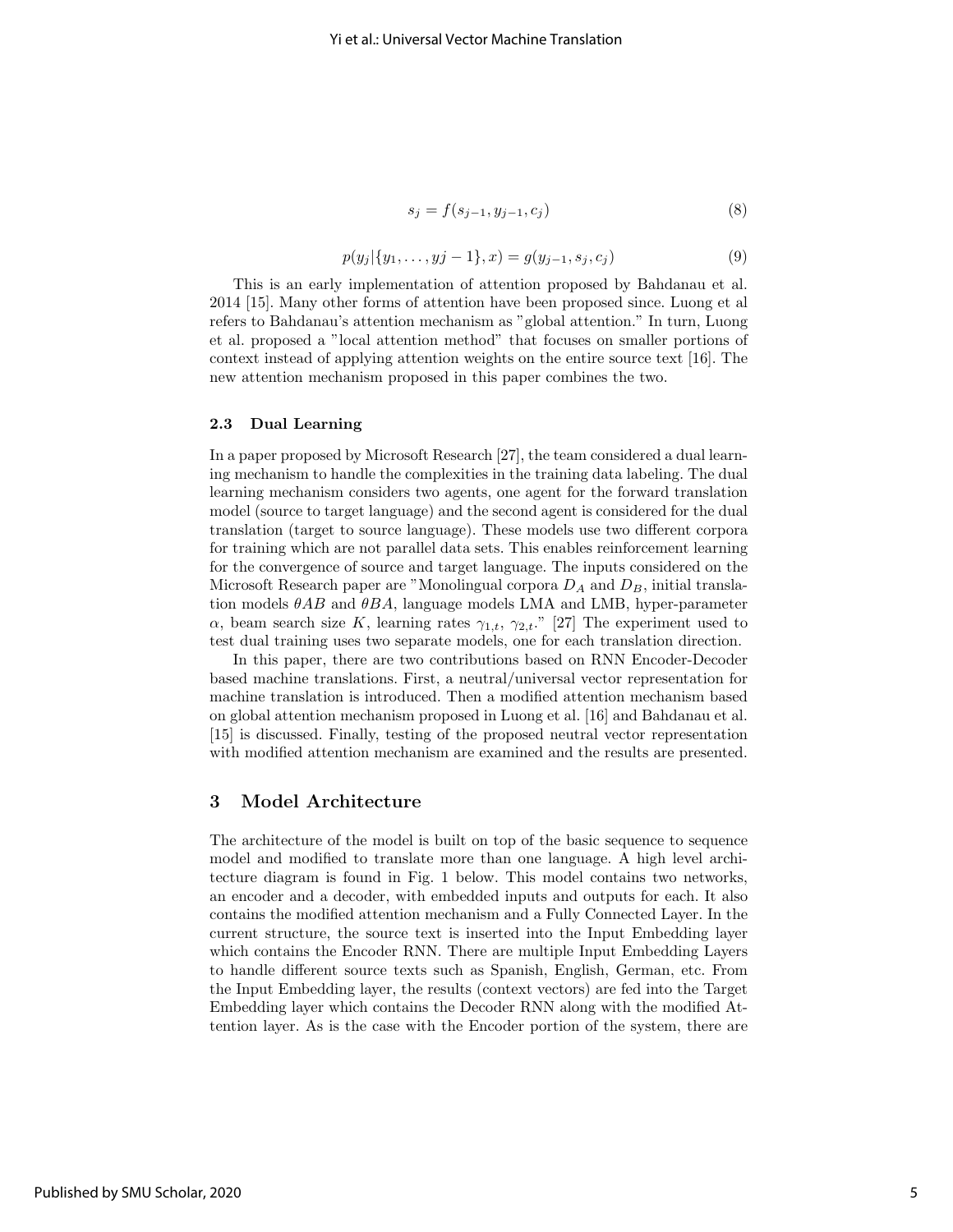multiple Target Embedding layers for multiple target languages. Lastly, the output from the Target Embedding layer is passed into the Target Fully Connected layer. The result is a vector of probabilities for words in the target language. From this vector, the predicted phrase is converted from a numeric vector representation to words in a natural language.



Fig. 1. Model architecture detailing the encoder and decoder networks and their inputs.

#### 3.1 Embedding Layers

The model starts with an encoder layer to generate a vector that will be fed to the decoder to generate predictions in a target language. Embedding vectors for the encoder will be built as layers, which are considered to be the source input to the encoding layer as Equation 10 below.

$$
es \sim es_1, es_2, \dots, es_n \tag{10}
$$

Here,  $es$  is the embedding vector and each number represented by  $s$  represents a different language used as a source for translation. This will be used as the first layer in the encoder network. Similarly, an embedding layer for the decoder is also built as in Equation 11 below.

$$
et \sim et_1, et_2, \dots, et_n \tag{11}
$$

 $et$  is the embedding vector and each number represented by  $t$  represents a different language used as the target prediction.

#### 3.2 Attention Layer

The modified attention mechanism considers a context vector c created by the encoder. This vector c is created based on all the hidden vectors of the hidden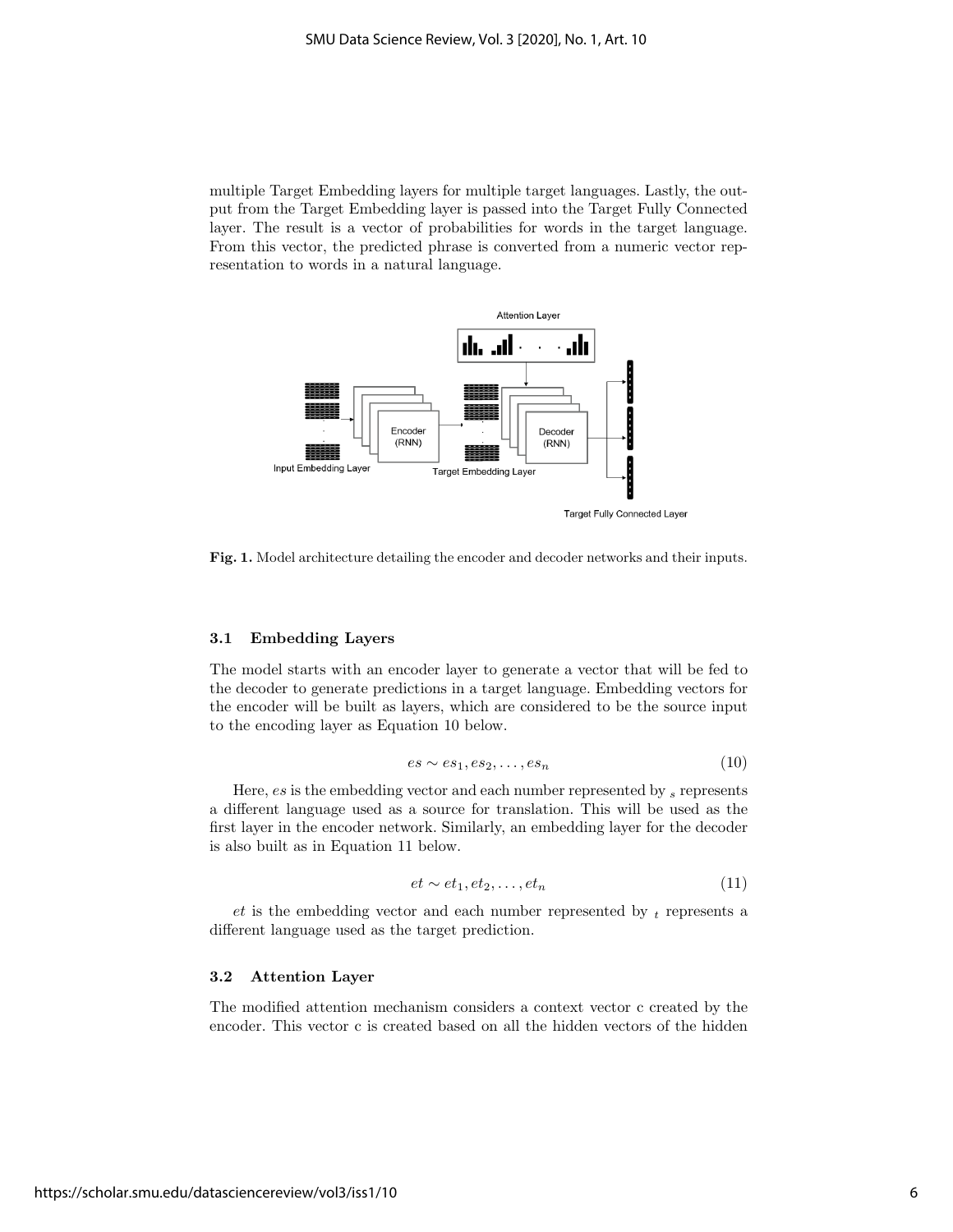states during the encoding phase. This vector has a representation of each word from the source. The attention score used to predict each target word is calculated by the dot product of the hidden value of each prediction and the encoded output [17]. This scoring mechanism is based on the global attention method proposed by Luong et al. [16]. Learning weights were introduced into the dot product score, which is calculated using Equation 12 below. The purpose of this is to learn the overall weights of the dot product score.

$$
score(h_t, \overline{h}_s) = v_a^{\top}(h_t^{\top} W_a \overline{h}_s)
$$
\n(12)

The context vector is computed by taking the dot product of the encoder output. This is done to add global alignment to the context vector, which will be used to estimate the score of the next prediction.

The attention mechanism will be used to align decoder predictions of the target vector. Attention weights for each target language is defined as Equation 13 below. Where  $\alpha$  is the attention weight and  $t$  is the target language.

$$
a_t \sim (a_{t1}, a_{t2}, \dots, a_{tn}) \tag{13}
$$

#### 3.3 Fully Connected Layer

The last layer is a fully connected layer, which will be attached to the size of the target language as seen in Equation 14 below where  $fc$  is a connected layer and t is each target language. The purpose of the fully connected layer is to act as a classifier for each targeted translated text.

$$
fc \sim (fc_{t1}, fc_{t2}, \dots, fc_{tn})
$$
\n
$$
(14)
$$

# 4 Model Training

The model training process considers training for each set of translations in a sequence. For this experiment, Spanish and English languages are considered for training with Gated Recurrent Units (GRUs) as the recurrent unit were considered to address the long term dependencies [6, 28–30] where  $W1_{en}$ ,  $V_{en}$ ,  $W1_{sp}$ , and  $V_{sp}$  all act as attention weight matrices,  $e_1$  is the embedding layer for Spanish and  $e_2$  is the embedding layer for English,  $d_1$  is the fully connected layer for Spanish and  $d_2$  is the fully connected layer for English. The weight matrices for each gate in the GRU are represented as  $\Gamma_{ue}$  and  $\Gamma_{ud}$  for the update gates,  $\Gamma_{re}$ and  $\Gamma_{rd}$  for relevance gates,  $c_e$  and  $c_d$  for the context gates, and  $h_{(te)}$  and  $h_{(td)}$ represent the hidden vectors. The weights will be initialized using the Glorot Uniform Initializer [31]. The Adam optimization algorithm has been used with a learning rate  $\alpha$  and a decayed learning rate  $\gamma$ . Loss will be measured using the discrete classification methodology which leverages the sparse Softmax crossentropy with logits loss. Spanish-English will be used as the parallel database where each example of language will be trained in parallel.

A pseudo algorithm of the training process is given below.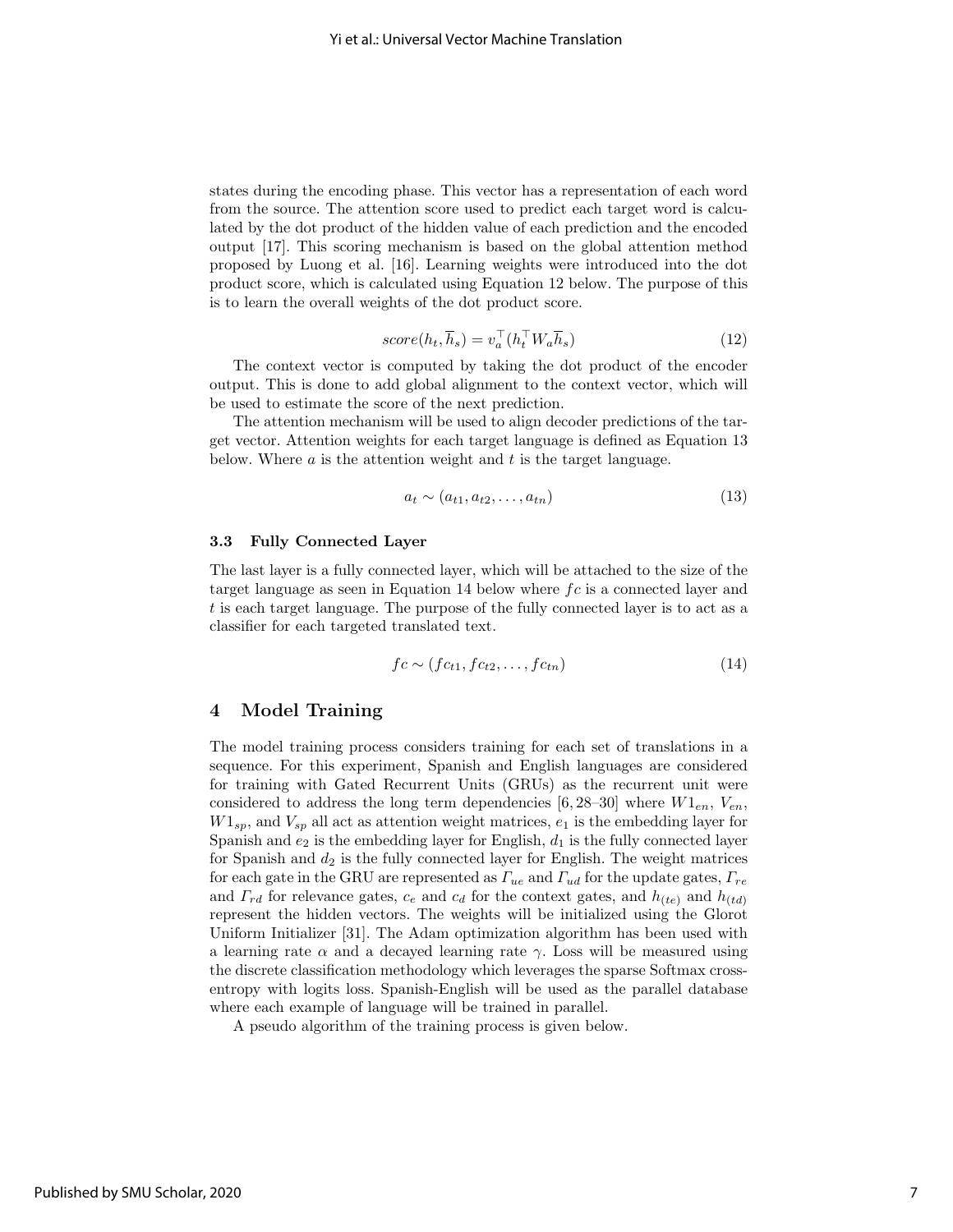Algorithm 1 Model Training Process

|                              | <b>Require:</b> Parallel Dataset D with phrases in both $Lang_A$ and $Lang_B$                  |  |  |  |  |
|------------------------------|------------------------------------------------------------------------------------------------|--|--|--|--|
|                              | $1:$ repeat                                                                                    |  |  |  |  |
| 2:                           | for all Phrases $p$ made up of $Lang_A, Lang_B$ in $D$ do                                      |  |  |  |  |
| 3:                           | <b>Block 1:</b> Encode Lang <sub>A</sub> example and compute encoder GRU layer $\Gamma_{ue}$ , |  |  |  |  |
|                              | $\Gamma_{re}, c_e, h_{(te)}$                                                                   |  |  |  |  |
| 4:                           | Decode to predict $Lang_B$ (English) using the encoder output of $c_e$ , $h_{(te)}$            |  |  |  |  |
| 5:                           | Compute Compute $W1_{en}$ and $V_{en}$ for alignment model                                     |  |  |  |  |
| 6:                           | Compute $\Gamma_{ud}$ , $\Gamma_{rd}$ , $c_d$ , $h_{(td)}$ for each prediction.                |  |  |  |  |
| 7:                           | Compute $d_1$                                                                                  |  |  |  |  |
| 8:                           | Compute loss $L_1$ using the sparse softmax cross entropy with logits loss                     |  |  |  |  |
| 9:                           | <b>Block 2:</b> Encode $Lang_B$ example and compute encoder GRU layer $\Gamma_{ue}$ ,          |  |  |  |  |
| $\Gamma_{re}, c_e, h_{(te)}$ |                                                                                                |  |  |  |  |
| 10:                          | Decode to predict $Lang_A$ (Spanish) using the encoder output of $c_e$ , $h_{(te)}$            |  |  |  |  |
| 11:                          | Compute $W1_{sp}$ and $V_{sp}$ for alignment model                                             |  |  |  |  |
| 12:                          | Compute $\Gamma_{ud}$ , $\Gamma_{rd}$ , $c_d$ , $h_{(td)}$ for each prediction.                |  |  |  |  |
| 13:                          | Compute $d_2$                                                                                  |  |  |  |  |
| 14:                          | Compute loss $L_2$ using the sparse softmax cross entropy with logits loss                     |  |  |  |  |
| 15:                          | Compute total loss $L = L_1 + L_2$                                                             |  |  |  |  |
| 16:                          | Optimize using Adam optimization with learning rate $\alpha$ and decayed learn-                |  |  |  |  |
|                              | ing rate $\gamma$ .                                                                            |  |  |  |  |
| 17:                          | end for                                                                                        |  |  |  |  |
|                              | 18: <b>until</b> All Phrases $Lang_A, Lang_B$ have been processed                              |  |  |  |  |

This process is repeated for all the examples. Here, we keep the encoder and decoder same for all the languages that are trained for prediction. If another translation is added, then the blocks are repeated for each language.

# 5 Dataset

Parallel datasets for Spanish and English are used for training of the Universal Vector model. Data is taken from Many Things, an online resource for English as a Second Language Students<sup>1</sup> [32]. It contains  $122,936$  pairs of phrases in English and a corresponding Spanish translation.

#### 5.1 Training

The universal vector model is trained using a modified version of the Dual Training method proposed by Xia et al. [27]. This model is trained with a sequence for each training data, first with Spanish to English and then English to Spanish for every iteration of the dataset mentioned above. Sample phrases in both

<sup>&</sup>lt;sup>1</sup> The primary source of the dataset used in this study as well as many more language pairings can be found at http://www.manythings.org/anki/. We used a copy hosted by the TensorFlow team at http://storage.googleapis.com/download.tensorflow.org/data/spa-eng.zip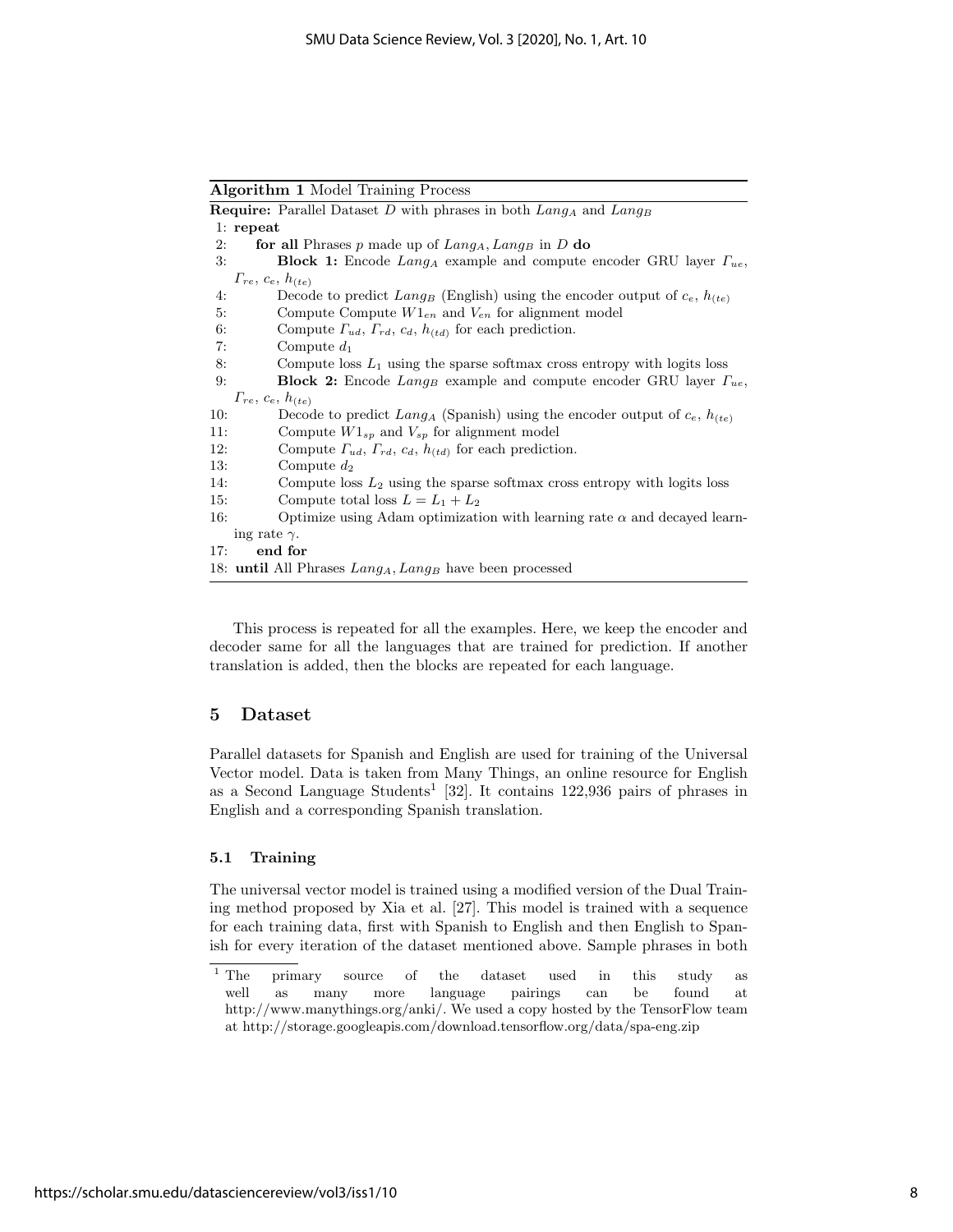English and Spanish were used to test the predictive ability of the network into both languages. The model has been trained at 20, 30, and 40 epochs to see the effectiveness of the model as the amount of training increases.

## 6 BLEU Score

A Bilingual Evaluation Understudy (BLEU) score was used as a metric to determine the effectiveness of our NMT. BLEU was developed as a replacement for human-based validation of machine based translation that was becoming an expensive bottleneck due to the need for language expertise. The formula to calculate the score is language independent, does not need to be trained, and is able to mimic human evaluation. The function takes in the translated sentence and one or more reference sentences that it will be compared with. Groups of words, or  $n$ -grams, in the translated sentence to be evaluated are matched with n-grams in the reference sentences.

The first step in the scoring process is to calculate a precision score by taking the number of matching n-grams between the evaluated sentence and the reference sentences. This number is then divided by the total count of the  $n$ -grams in both the references sentences and the evaluated translation. This equation can be found below in Equation 15 [33]. Another consideration when determining a score for a translation is the length of the output. There are many ways to say the same thing in most languages, but using too many words can introduce ambiguity and using too few words may not provide enough nuance.

$$
p_n = \frac{\sum\limits_{C \in \{C \text{andidates}\}} \sum\limits_{n-gram \in C} Count_{clip}(n-gram)}{\sum\limits_{C \in \{C \text{andidates}\}} \sum\limits_{n-gram \in C'} Count(n-gram)} \tag{15}
$$

Penalties are in place to ensure sentence of proper length score better. The precision score equation has a built in penalty for candidate sentences that are too long as more n-grams will increase the denominator and lead to a smaller score. For translations that are too short, a penalty is introduced in the form of a Brevity Penalty (BP) as in Equation 16 [33] below.  $r$  is the count of the words in the reference sentence that is closest to the translated sentence being evaluated. c is the length of the candidate sentence. If there is a match, the BP is 1 and there is no penalty assessed. If there is not an exact match in length, then a penalty is assessed according to an exponentiation of e.

$$
BP = \begin{cases} 1, & \text{if } c > r \\ e^{(1-r/c)} & \text{if } c \le r \end{cases} \tag{16}
$$

The overall BLEU score for a candidate sentence is the product of the brevity penalty and the exponential sum of the product of the log of the precision score multiplied by a positive weight  $w_n$ . This weight is based on the number of ngrams N such that  $w_n = 1/N$ . The overall score is found by using Equation 17 below. Equation 18 below is a form of the equation that is used to provide values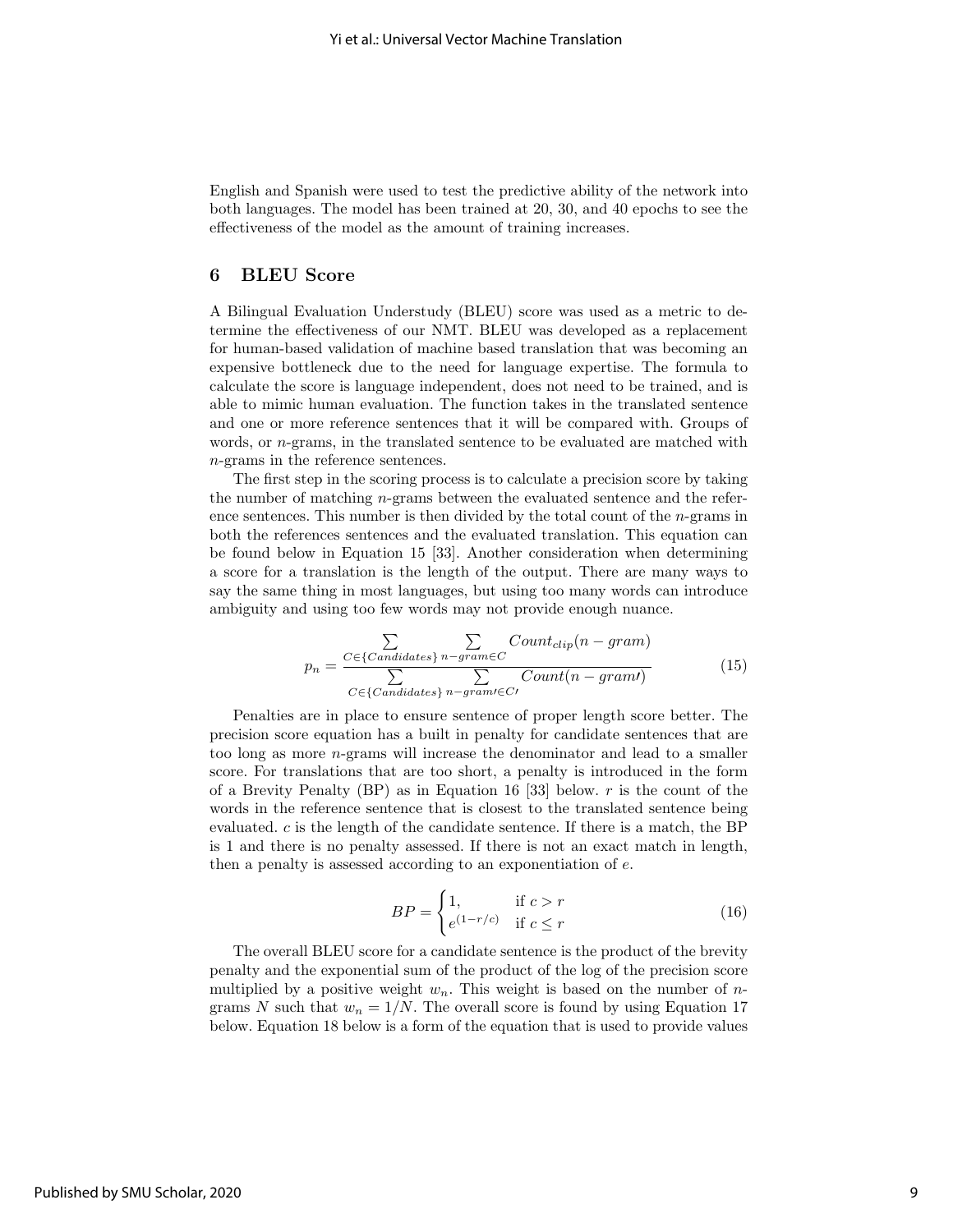that are more able to be ranked among other candidate translated sentences by applying a log to the whole sentence.

$$
BLEU = BP \cdot \exp(\sum_{n=1}^{N} w_n \log p_n)
$$
 (17)

$$
\log BLEU = \min(1 - \frac{r}{c}, 0) + \sum_{n=1}^{N} w_n \log p_n \tag{18}
$$

The NLTK BLUE Score package is used for evaluation of the model<sup>2</sup>.

# 7 Results

The following section will cover the translation results obtained from the Universal Vector model. It will discuss the translations from English to Spanish and Spanish to English.

#### 7.1 Translations

Example phrases in each language were fed to the model. Two example pairs of phrases are found in Table 1 below.

Table 1. Example phrases used for testing

| English                                                | Spanish         |
|--------------------------------------------------------|-----------------|
| They abandoned their country Ellos abandonaron su país |                 |
| This is my life                                        | Esta es mi vida |

The results of the English to Spanish task can be found in Table 2 below. In the case of our model, a BLEU score cannot capture the accuracy since it is based on matching n-grams. The sentences were too short to have anything larger than matching bigrams which are too small for the scoring algorithm. The result of the first phrase perfectly matched the reference sentence found in Table 1. The output of the second phrase switched the gender of the word for "this" in English from "esto" to "esta". Without more context before a phrase, the model is not able to consistently determine the genders of specific words.

When English and Spanish are flipped, the model provided similar results. The resulting English outputs can be found below in Table 3. Small differences are present, again due to small gender differences that small sentences will be expected to yield without proper context for pronouns.

<sup>&</sup>lt;sup>2</sup> documentation for the BLEU score functionality can be found https://www.nltk.org/ modules/nltk/translate/bleu score.html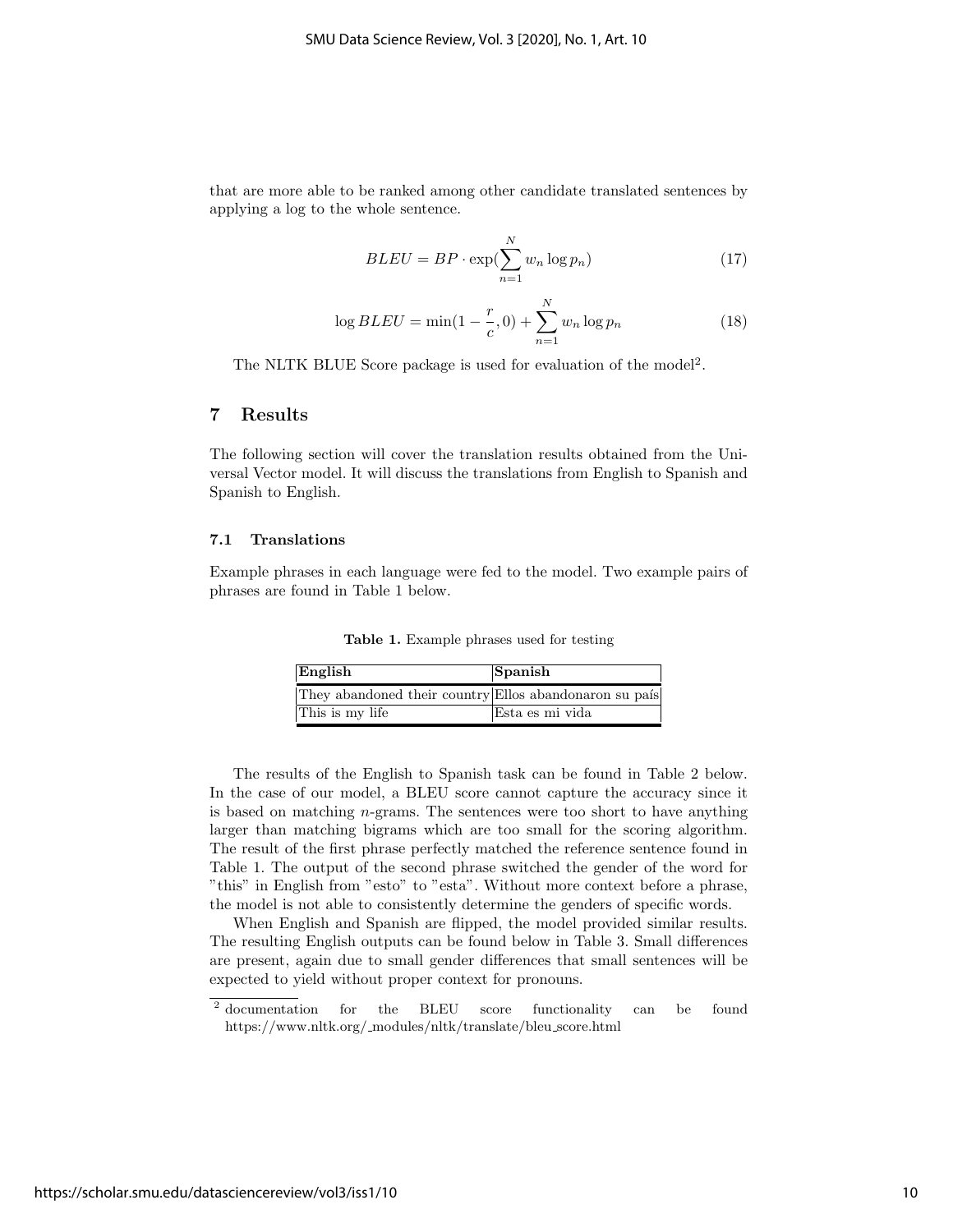Table 2. English input and Spanish output

| English Input                                          | Spanish Output  |
|--------------------------------------------------------|-----------------|
| They abandoned their country Ellos abandonaron su país |                 |
| This is my life                                        | Esto es mi vida |

Table 3. Spanish input and English output

| Spanish Input   | <b>English Output</b>                                |
|-----------------|------------------------------------------------------|
|                 | Ellos abandonaron su país They abandoned his country |
| Esta es mi vida | This is my life                                      |

Sentences longer than four or five words yielded very poor results. This is due to the small dataset and low number of training iterations when compared with other papers in the NMT space such as most of those cited in this paper. With a larger dataset and more training time the model will better handle longer phrases.

## 8 Model Analysis

The following section covers the analysis and each subsection that follows is the analysis discussion for the BLEU score, Loss analysis and Attention model.

# 8.1 BLEU Score Analysis

Applying the BLEU score to the Universal Vector Model resulted in unfavorable scores. Table 4 shows the results of the BLEU score from Spanish to English and English to Spanish. BLEU score calculations are provided as part of this work to show the minimum capability of this model to translate more than one language using a single universal model. The score from this work should not be compared with other translation models like Bert and other Transformer based models [17, 34]. There are two main reasons behind this. First, the tested sentence words were short in length. Second, the short sentences did not meet the minimal ngram length of 2 for proper scoring. The use of longer sentences could have solved these issues, however the model had difficulty translating longer sentences at the level of training we were able to accomplish in the time given (60 epochs).

| Sentence         | $\bm{\mathrm{Direction}}$ | <b>BLEU</b> Score |
|------------------|---------------------------|-------------------|
| esto es mi vida. | English to Spanish        | $ 8.3882e-155$    |
| this is my life. | Spanish to English        | $6.8681e-78$      |

Table 4. BLEU Score Results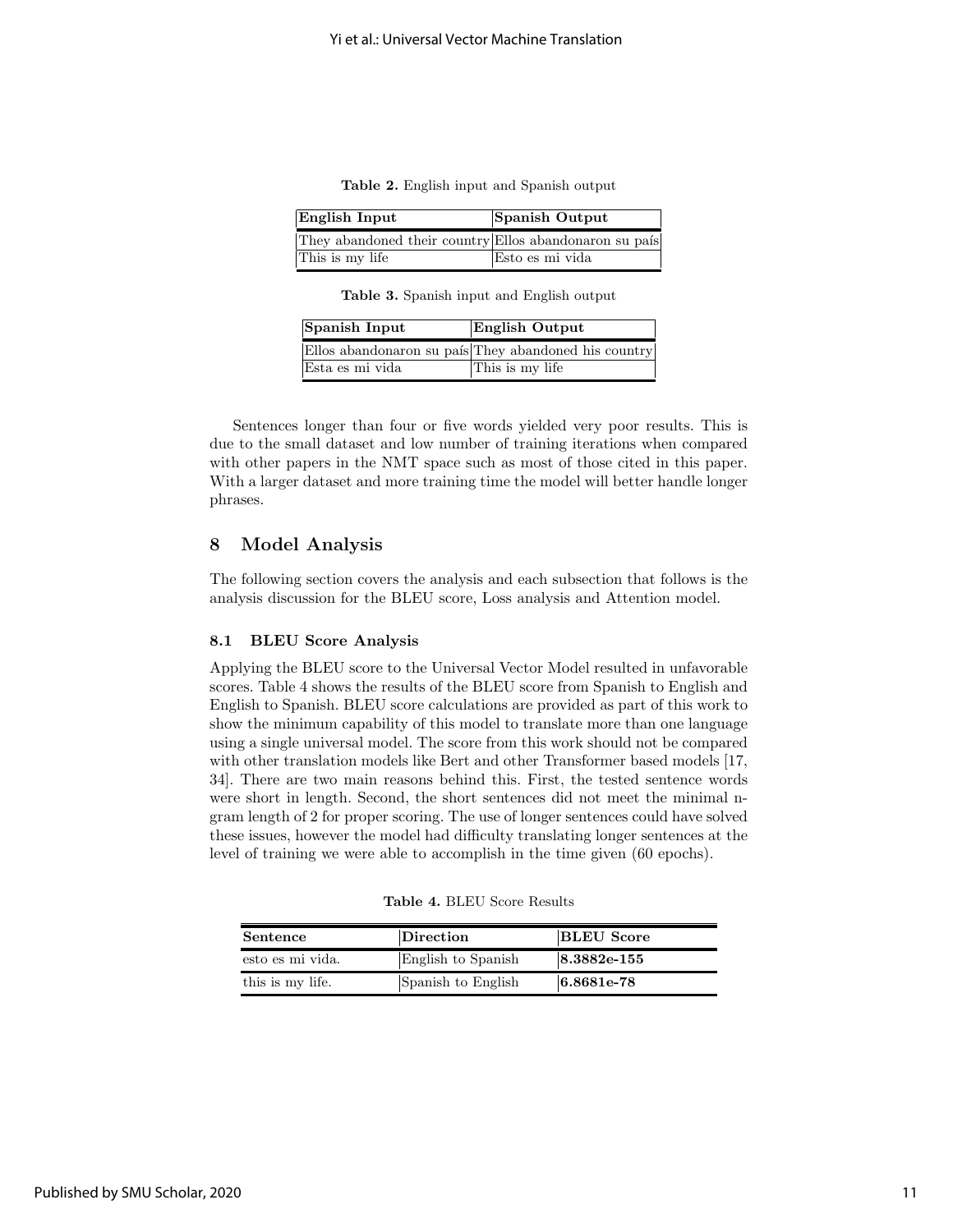



Fig. 2. Loss analysis by epoch during training of the model.

Since the BLEU score could not properly capture model accuracy for testing, more attention has been placed into minimizing loss. The loss explains how well the model is performing by minimizing error. A lower number for loss correlates to a better performing model. Figure 2 shows the performance of the universal vector model by loss and training time over each epoch. The results of the model are shown between 40-60 Epochs to show where the loss curve flattens. The figure shows that the loss gradually declined between 41 to 48 epochs and began to stabilize at about  $.6 - .7$ .

At the 60th epoch, a loss of 0.6963 was obtained which was sufficient to translate short sentences. The model struggled with training performance with respect to time between 40-50 epochs. The exponential jump in time could potentially be due to the model struggling to get to the local minima point during optimization. Overall the loss obtained is sufficient to translate short sentences and shows that the universal vector model can translate words with minimal error.

#### 8.3 Attention Model Analysis

Heat maps were created to visualize how the attention mechanism directed the focus of the decoder when predicting the corresponding text in a translation. The diagram has each word in the source language on the top and each word in the predicted sentence in the target language on the left axis. Fig. 3 below was generated when the Spanish phrase "Esta es mi vida" was fed into the model. On the left is the output of the model which is a prediction of the English Translation. As a visual reminder, the heat map does not necessarily show how words are correlated from source to target. Instead the visual representation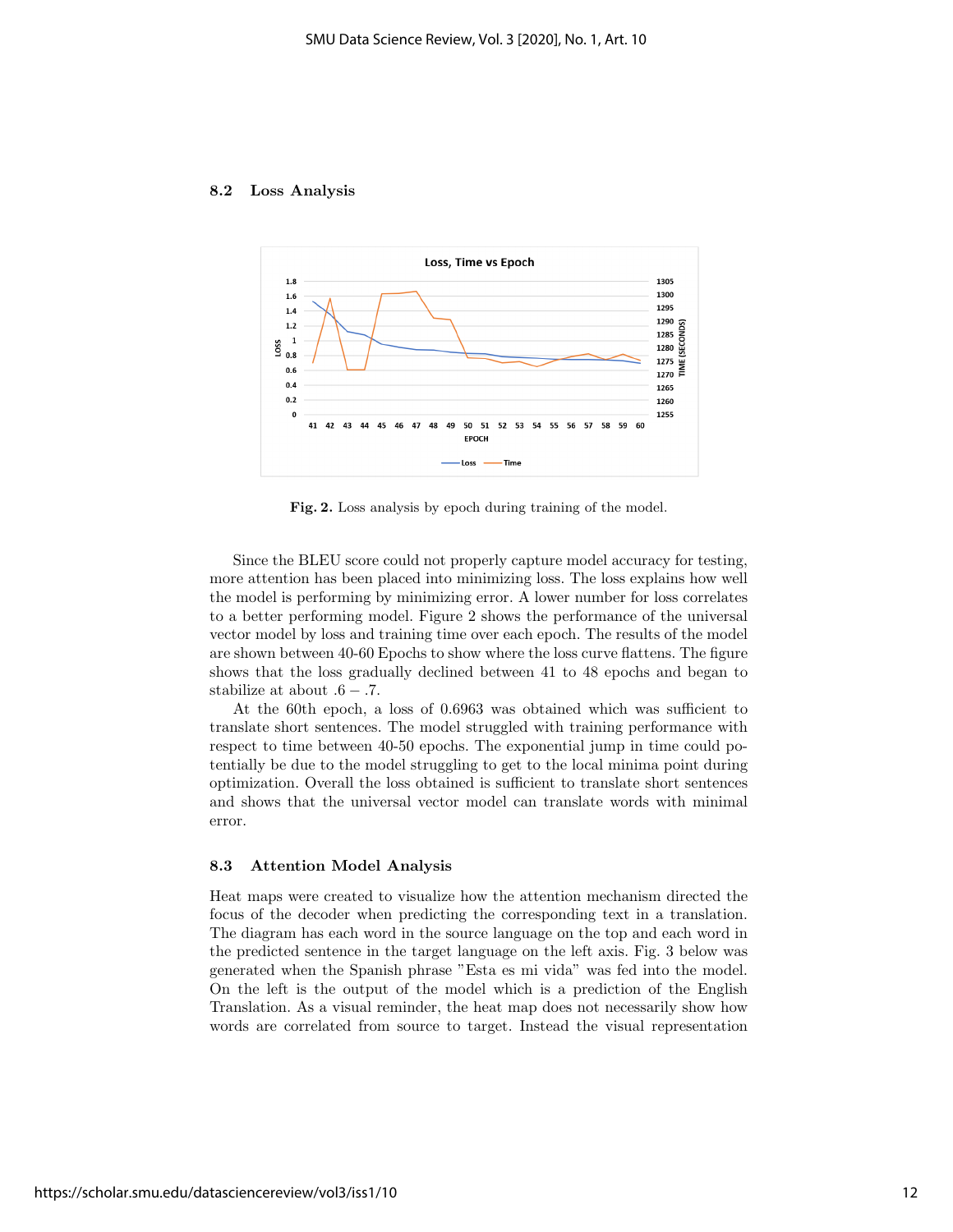of the heat map gives insight into the parts of input that the attention model focuses on when translating. For example, the yellow box in the upper left shows heavy focus on the Spanish word "esta" when the model predicts the English word "this". From there, the heavy areas of focus follow a diagonal line down and to the left. This means as the decoder moves on to predict words later in the sentence, the focus is directed to later parts of the source sentence which is generally good. Longer sentences would show more defined and more varied areas of heat as they get more complicated. Overall, the maps generated from the small sentence sizes that the model can handle, show potential that the modified attention mechanism is working as intended.



Fig. 3. Heat map showing areas of focus from Spanish to English.

# 9 Limitations and Future Expansion

For further model experimentation on translation of more than two languages, a parallel dataset containing a triad of language phrases is required. While the architecture and model as part of this experiment is created to handle more than two languages, we only consider using a single model for two languages. As of today, most parallel datasets available are bilingual. In the future, a parallel dataset with three or more languages will be used to train and modify the current universal vector representation model. Furthermore, larger datasets will be used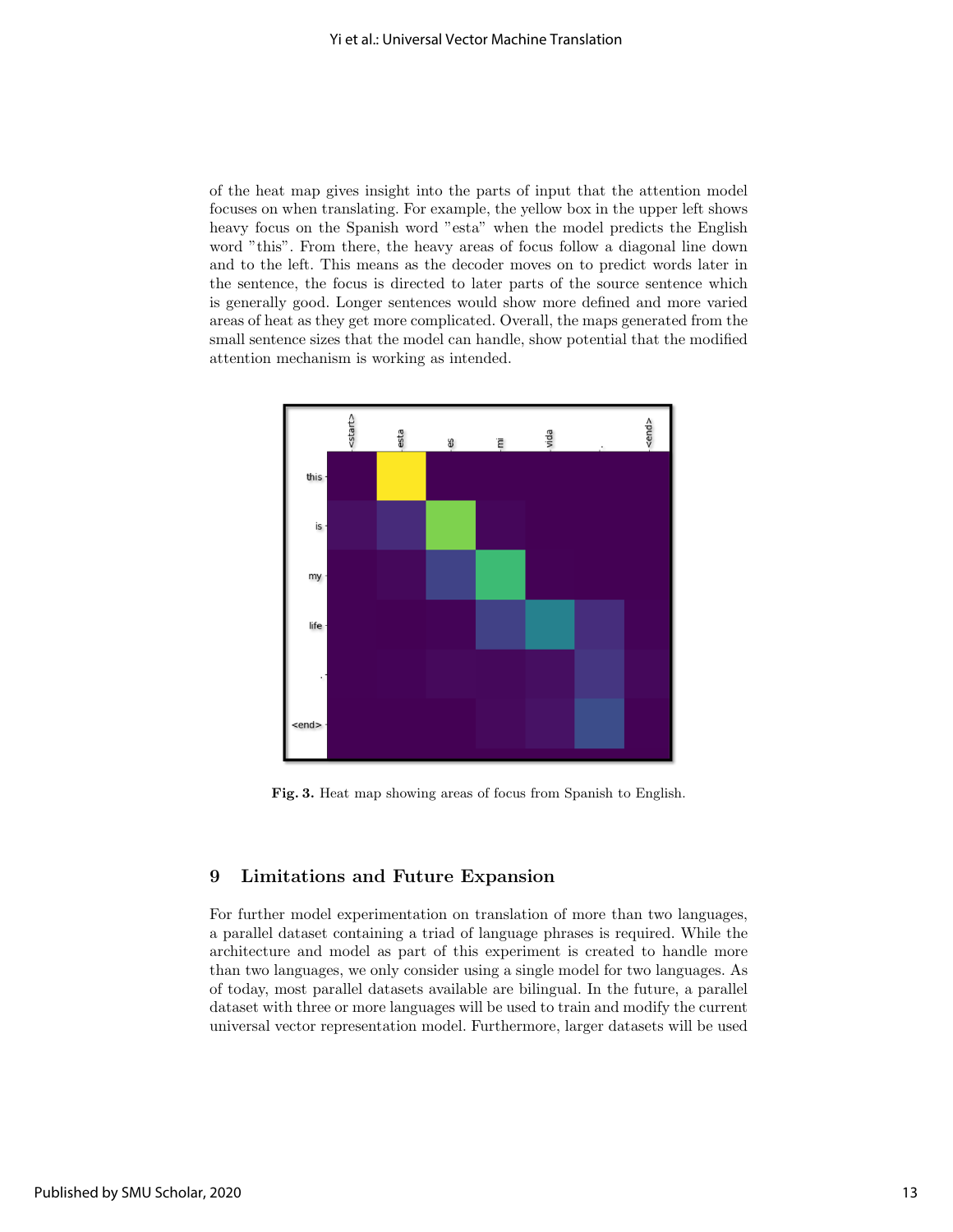with more training iterations akin to other papers in the NMT space. A more standardized test such as those provided by the annual Workshop on Machine Translation can be used on the model translated text.

# 10 Previously Considered Experiments

Connected Learning was the first attempt at a novel proposal. During the time of initial research, there were no other papers proposing the methods that made up this new idea. This method would allow the weights to learn source and target language as a Z format. First the model is trained in the direction of Source  $\rightarrow$ Target, then immediately trained again with the direction of Target  $\rightarrow$  Source, and finally the weights are retrained from Source  $\rightarrow$  Target.

In connected learning, training is done on the source sequence of vectors as  $x = (x_1, \ldots, x_{T_x})$  and target sequence of vectors as  $y = (y_1, \ldots, y_{T_x})$ . For each of the sequence pairs of vectors, the source and target are swapped twice by utilizing the hidden output as the input when swapped. For example, if vector sequence  $x$  represents Spanish and vector sequence  $y$  is English, the model would first generate  $h_{(t)} = f(h_{(t-1)}, x_t)$  and  $c = q(h_1, \ldots, h_{T_x})$  and use the context vector "c" when combining the hidden state of the recurrent network and provide vector sequence  $y$  as the source and generate values for  $x$ .

The belief was that the weights in the contextual information would have all the target information, however the model could not converge to a local optimum point where it was aligned to both source and target information.

#### 11 Conclusion

In this paper, the idea of a "Universal Vector" is proposed as a new facet of NMT that can be used to translate between multiple languages in the same vector space. Models are usually built to translate in one direction. There exists some work that has been done in using both directions between a source and target language for reinforcement learning of training sets. However, the "Universal Vector" model is a singular model that can be trained in both directions (source to target and target to source) for more than one pair of languages.

The "Universal Vector" model detailed in this paper was built to test the proposition by modifying an RNN based Encoder-Decoder model. Existing attention mechanisms were also modified and used to create context vectors that increased performance in predicting the next translated text for overall target phrase translation. Multiple fully connected layers are added, one for each target language, to facilitate translations into multiple target languages.

The model is trained with parallel English and Spanish datasets. Phrases from both languages are trained from English to Spanish and Spanish to English within a recurrent network using Dual Training based methods. It was tested with many examples of both Spanish and English phrases. The attention mechanism was evaluated by viewing heat maps of where the model selectively focused on input text for its corresponding translated text.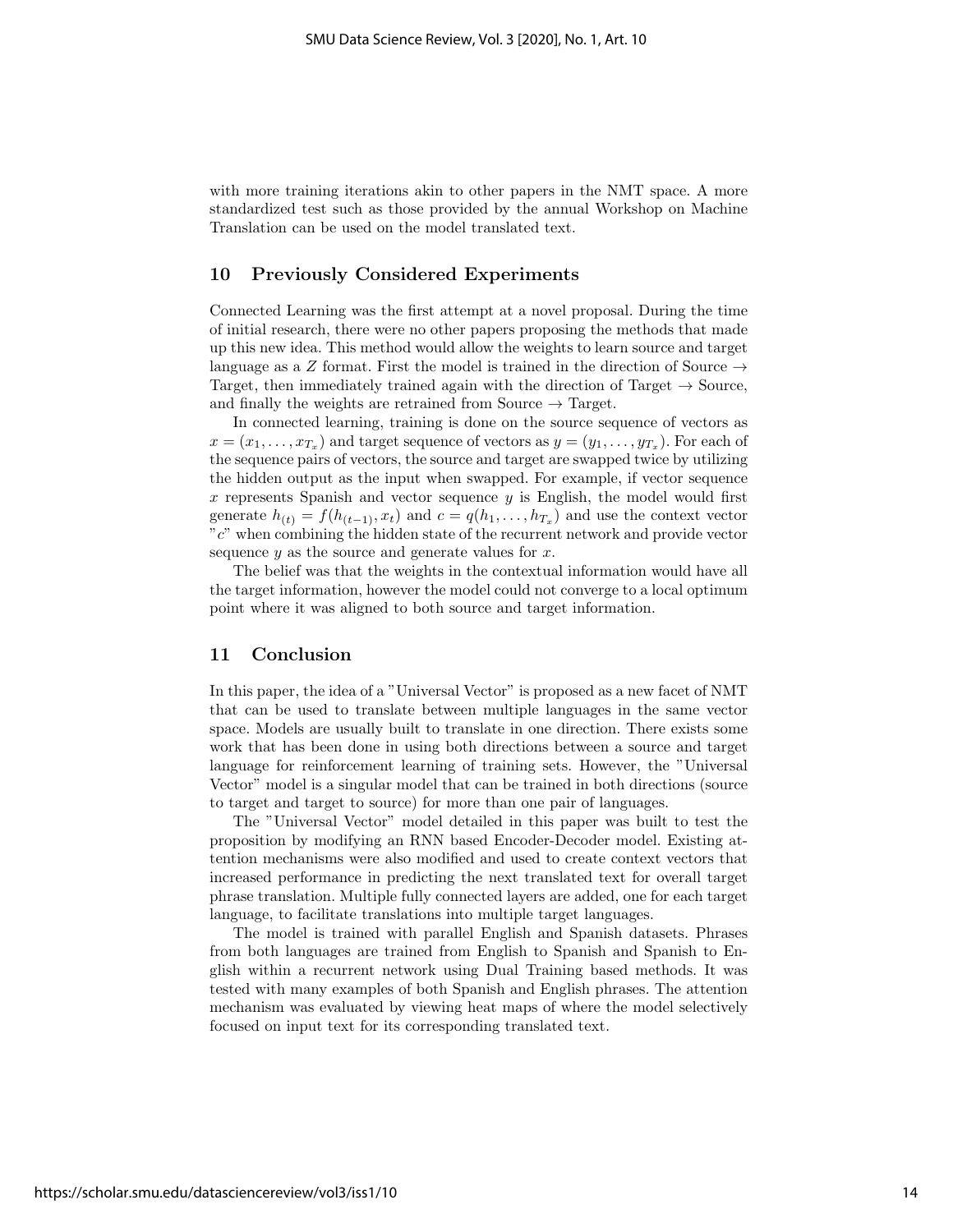While the results are promising, with more time and resources the experiment would provide better results. With more computing power the model can be trained using more words with more languages in a reasonable amount of time. In the future, better accepted benchmarks in translation such as those provided by the annual Workshop on Machine Translation can be used. While limited in scope, these results point to potential for greater accuracy on using a singular model for translating between multiple languages.

# References

- 1. Nal Kalchbrenner and Phil Blunsom. Recurrent continuous translation models. In Proceedings of the 2013 Conference on Empirical Methods in Natural Language Processing, pages 1700–1709, Seattle, Washington, USA, October 2013. Association for Computational Linguistics.
- 2. Sébastien Jean, Kyunghyun Cho, Roland Memisevic, and Yoshua Bengio. On using very large target vocabulary for neural machine translation. Proceedings of the 53rd Annual Meeting of the Association for Computational Linguistics and the 7th International Joint Conference on Natural Language Processing (Volume 1: Long Papers), 2015.
- 3. Thang Luong, Ilya Sutskever, Quoc V. Le, Oriol Vinyals, and Wojciech Zaremba. Addressing the rare word problem in neural machine translation. CoRR, abs/1410.8206, 2014.
- 4. Philipp Koehn, Franz J. Och, and Daniel Marcu. Statistical phrase-based translation. In Proceedings of the 2003 Human Language Technology Conference of the North American Chapter of the Association for Computational Linguistics, pages 127–133, 2003.
- 5. Kyunghyun Cho, Bart van Merrienboer, Caglar Gulcehre, Dzmitry Bahdanau, Fethi Bougares, Holger Schwenk, and Yoshua Bengio. Learning phrase representations using rnn encoder-decoder for statistical machine translation. Proceedings of the 2014 Conference on Empirical Methods in Natural Language Processing (EMNLP), 2014.
- 6. Sepp Hochreiter and Jürgen Schmidhuber. Long short-term memory. Neural computation, 9:1735–80, 12 1997.
- 7. David E. Rumelhart, Geoffrey E. Hinton, and Ronald J. Williams. Learning Representations by Back-Propagating Errors, page 696–699. MIT Press, Cambridge, MA, USA, 1988.
- 8. H. Schwenk. Cslm a modular open-source continuous space language modeling toolkit. Proceedings of the Annual Conference of the International Speech Communication Association, INTERSPEECH, pages 1198–1202, 01 2013.
- 9. Martin Sundermeyer, Ralf Schlüter, and Hermann Ney. Lstm neural networks for language modeling. 09 2012.
- 10. Kyunghyun Cho, Bart van Merrienboer, Dzmitry Bahdanau, and Yoshua Bengio. On the properties of neural machine translation: Encoder-decoder approaches. Proceedings of SSST-8, Eighth Workshop on Syntax, Semantics and Structure in Statistical Translation, 2014.
- 11. M. Schuster and K. K. Paliwal. Bidirectional recurrent neural networks. IEEE Transactions on Signal Processing, 45(11):2673–2681, 1997.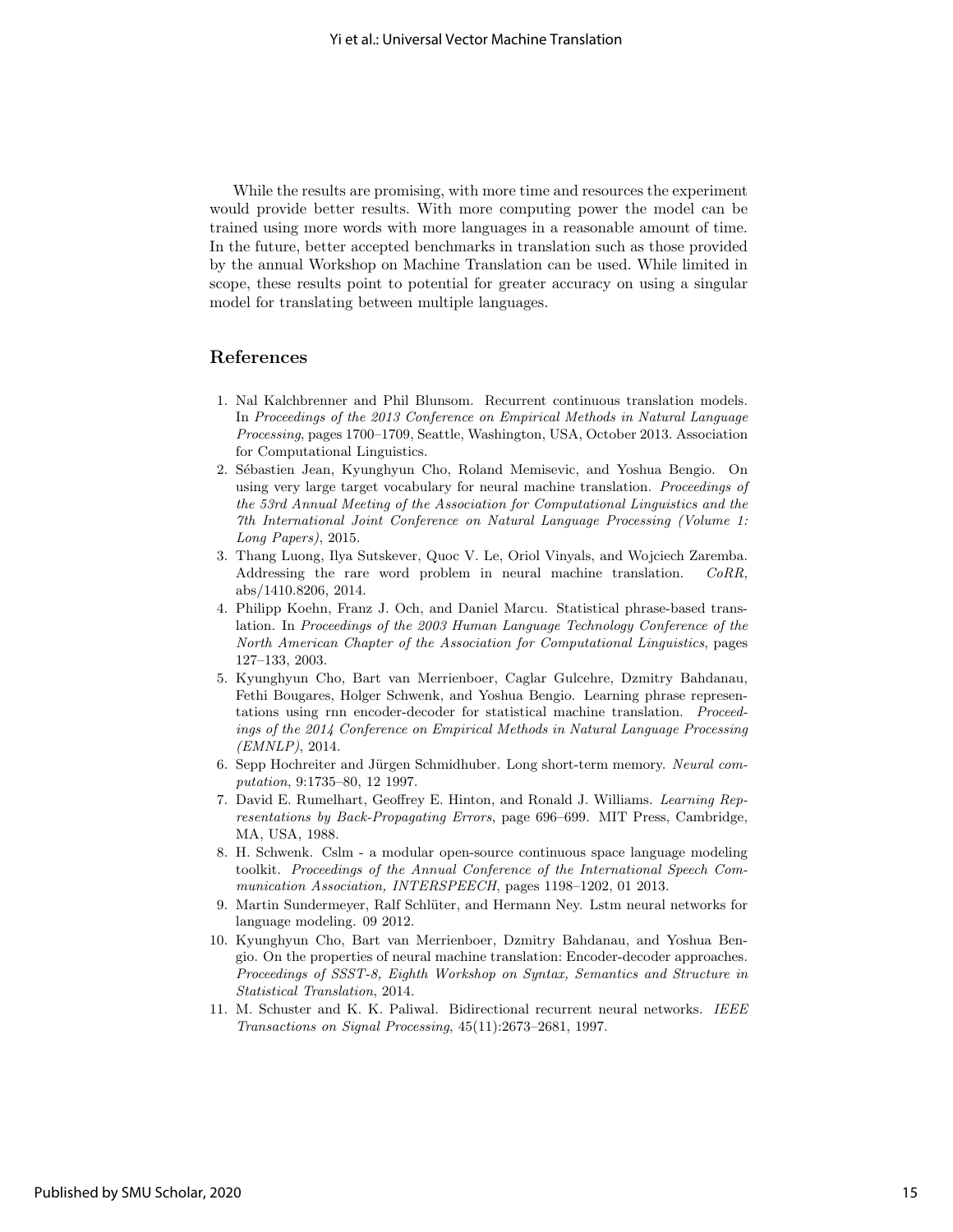- 12. Razvan Pascanu, Tomas Mikolov, and Yoshua Bengio. On the difficulty of training recurrent neural networks. In Proceedings of the 30th International Conference on International Conference on Machine Learning - Volume 28, ICML'13, page III–1310–III–1318. JMLR.org, 2013.
- 13. Jean Pouget-Abadie, Dzmitry Bahdanau, Bart van Merriënboer, Kyunghyun Cho, and Yoshua Bengio. Overcoming the curse of sentence length for neural machine translation using automatic segmentation. In Proceedings of SSST-8, Eighth Workshop on Syntax, Semantics and Structure in Statistical Translation, pages 78–85, Doha, Qatar, October 2014. Association for Computational Linguistics.
- 14. Alex Graves, Greg Wayne, and Ivo Danihelka. Neural turing machines. CoRR, abs/1410.5401, 2014.
- 15. Dzmitry Bahdanau, Kyunghyun Cho, and Yoshua Bengio. Neural machine translation by jointly learning to align and translate. CoRR, abs/1409.0473, 2014.
- 16. Thang Luong, Hieu Pham, and Christopher D. Manning. Effective approaches to attention-based neural machine translation. Proceedings of the 2015 Conference on Empirical Methods in Natural Language Processing, 2015.
- 17. Ashish Vaswani, Noam Shazeer, Niki Parmar, Jakob Uszkoreit, Llion Jones, Aidan N. Gomez, Lukasz Kaiser, and Illia Polosukhin. Attention is all you need. In NIPS, 2017.
- 18. Karl Moritz Hermann and Phil Blunsom. Multilingual Distributed Representations without Word Alignment. In Proceedings of ICLR, apr 2014.
- 19. Mikel L. Forcada and Ramón P. Neco. Recursive hetero-associative memories for translation. In Proceedings of the International Work-Conference on Artificial and Natural Neural Networks: Biological and Artificial Computation: From Neuroscience to Technology, IWANN '97, page 453–462, Berlin, Heidelberg, 1997. Springer-Verlag.
- 20. Ilya Sutskever, Oriol Vinyals, and Quoc V. Le. Sequence to sequence learning with neural networks. In NIPS, 2014.
- 21. F. A. Gers, J. Schmidhuber, and F. Cummins. Learning to forget: continual prediction with lstm. In 1999 Ninth International Conference on Artificial Neural Networks ICANN 99. (Conf. Publ. No. 470), volume 2, pages 850–855 vol.2, 1999.
- 22. Zachary Chase Lipton. A critical review of recurrent neural networks for sequence learning. CoRR, abs/1506.00019, 2015.
- 23. Hojjat Salehinejad, Julianne Baarbe, Sharan Sankar, Joseph Barfett, Errol Colak, and Shahrokh Valaee. Recent advances in recurrent neural networks. CoRR, abs/1801.01078, 2018.
- 24. Alex Sherstinsky. Fundamentals of recurrent neural network (RNN) and long shortterm memory (LSTM) network. CoRR, abs/1808.03314, 2018.
- 25. Razvan Pascanu, Caglar Gulcehre, Kyunghyun Cho, and Yoshua Bengio. How to construct deep recurrent neural networks. In Proceedings of the Second International Conference on Learning Representations (ICLR 2014), 2014.
- 26. Yonghui Wu, Mike Schuster, Zhifeng Chen, Quoc V. Le, Mohammad Norouzi, Wolfgang Macherey, Maxim Krikun, Yuan Cao, Qin Gao, Klaus Macherey, Jeff Klingner, Apurva Shah, Melvin Johnson, Xiaobing Liu, Lukasz Kaiser, Stephan Gouws, Yoshikiyo Kato, Taku Kudo, Hideto Kazawa, Keith Stevens, George Kurian, Nishant Patil, Wei Wang, Cliff Young, Jason Smith, Jason Riesa, Alex Rudnick, Oriol Vinyals, Greg Corrado, Macduff Hughes, and Jeffrey Dean. Google's neural machine translation system: Bridging the gap between human and machine translation. CoRR, abs/1609.08144, 2016.